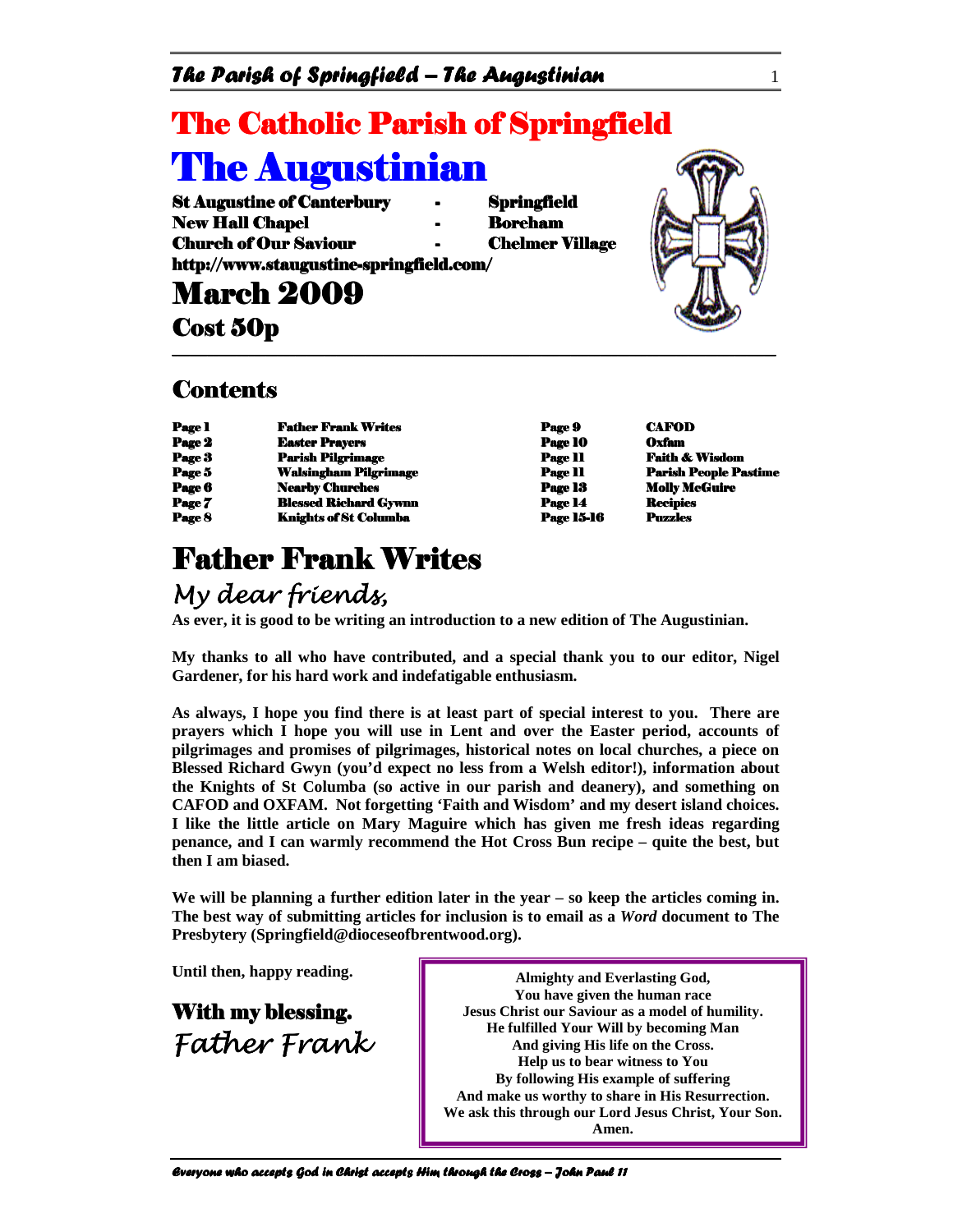#### The Parish of Springfield – The Augustinian  $\frac{2}{\pi}$

## Easter Prayer

**Heavenly Father and God of mercy, I believe that Jesus is alive and has become the Lord of life.**

**From the waters of Baptism you have raised me with him and renewed your gift of life within me.**

**Increase in my mind and heart the risen life I share with Christ and help me to grow in your wisdom and grace.**

**Lord Jesus, you appeared to your apostles after the resurrection and filled their hearts with joy when you said to them "Peace be with you".**

**May the peace of your presence abide with me and make each day you give me the most beautiful day of my life.**

**Lord Jesus, you triumphed over death and destroyed the power of death in me, may I live only for you.**

**Risen Lord, you brought confusion on the guards at your tomb but joy to your disciples, grant me the fullness of joy as I serve you in spirit and truth.**

**You promised to be with your disciples, Lord, to the end of the world, stay with me today and remain with me always.**

**King of glory, centre of my life, grant that when you come again, I may be one with you in glory.**

**Lord, remember me as in my own way I minister to your people, may my life be holy and an example to your people.**

**Lord Jesus, purify my heart with your truth and guide me in the way of holiness, so that I may always do what is pleasing in your sight.**

**Amen.**



**Glory and praise to You, Risen Savior, for You bring light to our darkness, joy to our sorrow, and the fullness of love to our reluctant hearts.** 

**Once and for all you have conquered sin and evil. In the glory of Your Resurrection we have been set free from all that keeps us from following you.** 

**In this Easter season, fill our hearts with Your Light and Grace that we might joyfully echo the words of Your Holy Angels:** 

**He is not here in the tomb: He is risen! Alleluia! Alleluia!**



Everyone who accepts God in Christ accepts Him through the Cross – John Paul 11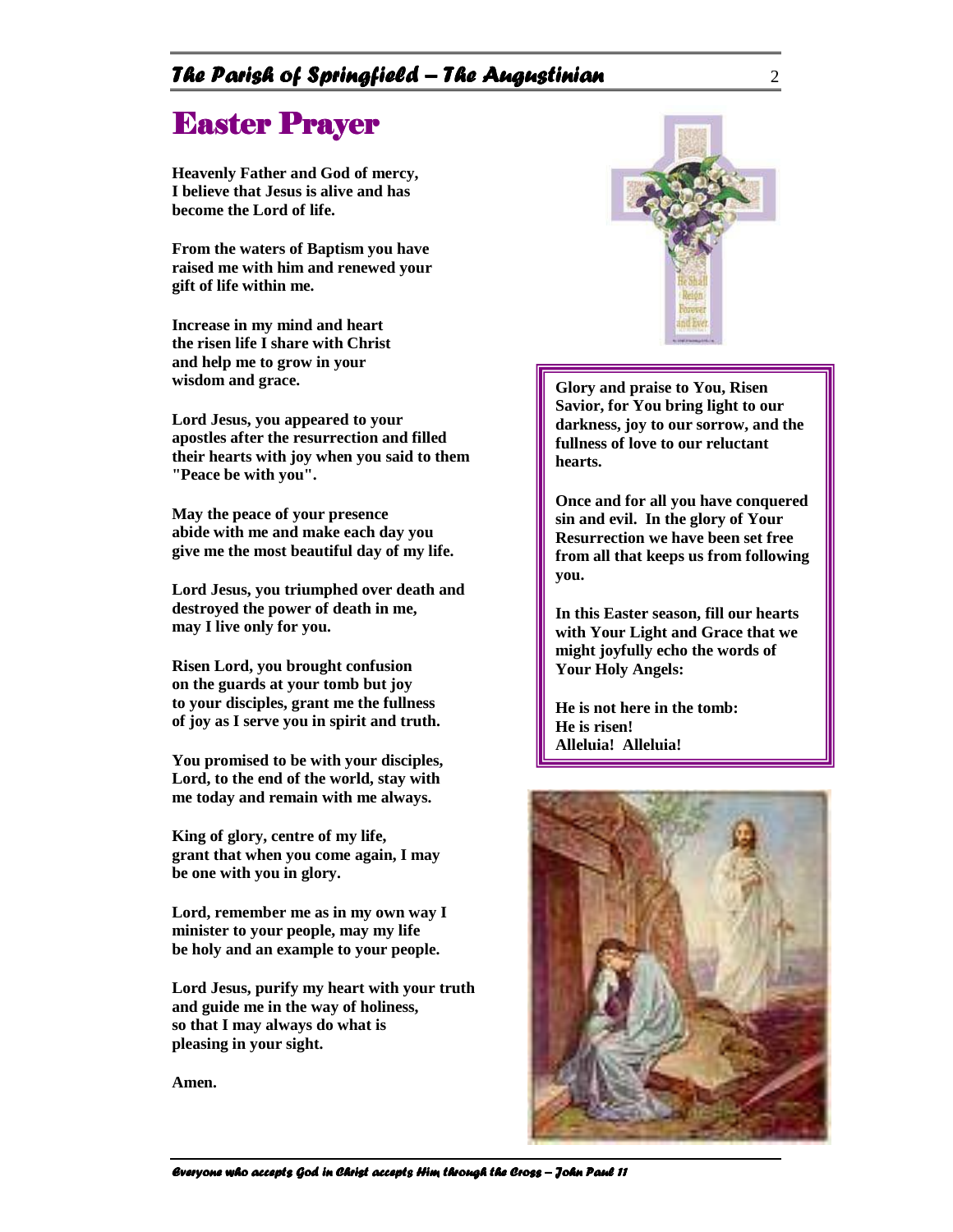## **The Parish Pilgrimage**

**The Parish pilgrimage last year was to Padua, Venice and Verona. It was the sixth pilgrimage led by Fr Frank since he joined the parish in 2002. Previous pilgrimages were to Fatima (2003), Santiago de Compostela (2004), Assisi (2005), Turkey (2006) and Poland (2007). The number of pilgrims average thirty and consist mostly of parishioners but we inevitably also have a few "loyal friends" join us.** 



**In Padua, we stayed in a spa hotel (with three swimming pools!) and had an air-conditioned coach at our disposal for the various tours. Padua is of course, associated with St Anthony who was a Franciscan and the trip included a visit to the Basilica and the saint's shrine. One day was spent in Venice where we visited St Mark's Basilica and had a guided tour of the city. In Padua itself, we visited the famous Capella degli Scrovegni which is decorated with some of Giotto's finest frescoes. Mass was celebrated in the Cathedral. Another day was spent visiting the historic city of Verona where we enjoyed a very interesting guided tour. Included was sight of the famous Romeo and Juliet balcony! The last full day took us back to Venice to board a boat to take us out into the lagoon and visit some of the islands. The island of Torcello has** 

**few inhabitants today but in the 14th century there were nearly 20,000 people living there. It has the first cathedral to be built in Venice and is dedicated to Our Lady of the Assumption. Burano, in contrast to Torcello, is very much a working island where women practice lace making and men still depend on fishing. Its highly coloured houses lend it its own particular character. Of particular delight was the visit to the San Francesco de Deserto island, so named because St Francis of Assisi landed there on his way back from the Middle East in 1220 and founded a sanctuary.** 

**A necessary part of our pilgrimages is to ensure that we can celebrate Mass every day and this has been achieved to date. We also know how to enjoy ourselves. For example, on the final night in the hotel, it was party night. We celebrated a birthday and practiced our ballroom dancing. (Not quite up to Strictly Come Dancing standard!) We always hope for good weather and we were very lucky on this occasion given the generally disappointing summer. Although not too hot, at least the sun shone every day.** 

### 2009

**This year we will visit Wales. This is perhaps fortuitous in some respects because of the weakness of Sterling compared to the Euro. However, the decision was more to do with the fact that our pilgrimage in 2010 is to Oberammergau which will be noticeably more expensive than previous pilgrimages. There is a favourable long-range weather forecast for (summer) 2009 based on good scientific analysis which hopefully will persuade some people that it doesn't always rain in Wales! It should be stressed however, that forecasts are known to be sometimes wrong!** 

**Our pilgrimage will include visits to Glastonbury, Wells, St David's Cathedral and the Bishop's Palace, the Welsh national shrine of Our Lady, Holywell and the shrine of Our Lady of Fatima. During the tour we will also be able to enjoy some of the magnificent scenery and spectacular coastline of Wales. As always, we will celebrate Mass each day.**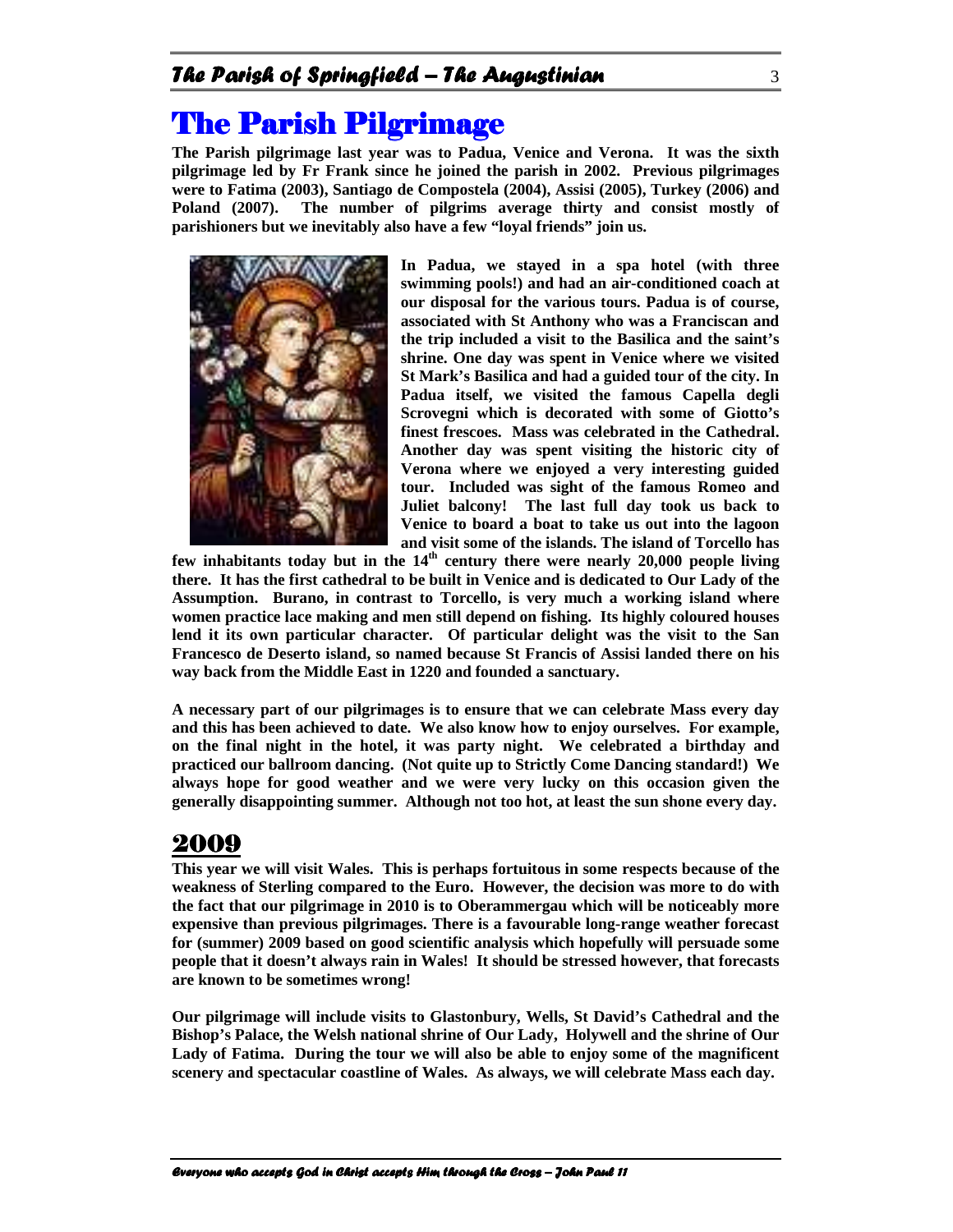### The Parish of Springfield – The Augustinian  $4\,$

**St David's has been an important pilgrimage destination since the Middle Ages and was considered on a par with Santiago de Compostela. Holywell has St Winefride's famous well with its healing waters and intriguing stories of miracles associated with it.** 



**Our tour will be by coach and we will be staying in a hotel near Glastonbury for our first night, a hotel in Gwbert-on-sea just outside Cardigan for three nights and a hotel in the locality of Holywell for our last night.** 

**There are some places still available with deposits of £120 required on booking and**  the balance of £379 due by July  $7<sup>th</sup>$ . A **supplement of £105 is payable for single rooms. The actual dates of the** 

**pilgrimage are Monday September 7th until Saturday September 12th .** 

### 2010

**Our pilgrimage in 2010 will have a very full itinerary to include attending the worldfamous Oberammergau Passion Play. We will be flying to and from Stansted and Munich and heading towards the retreat house of an 8 th century monastery in upper Bavaria for a four night stay. We will be visiting many places including important pilgrimage sites and shrines in the region.. We will arrive in Oberammergau during the morning of the last full day and after checking in to our accommodation and following** 

**lunch, we will move towards the theatre for the start of the play at 2.30pm. There will be an interval at 5pm and the second part of the play commences at 8pm. It finishes at 1030pm. We depart the following morning after breakfast for our return flight to the UK.** 

**As always, Mass will be celebrated on each day of our pilgrimage. The actual dates are Monday August 16th until Saturday August 21st**



**and the cost is £899. Unfortunately, we have no more single rooms available, having been allocated only six. We do have a few places still available however for couples.** 

**For those unaware of the story of Oberammergau, following is a synopsis of its history.** 

**The outbreak of plague which hit Northern Europe in the early 1630s did not pass the village of Oberammergau by and claimed the lives of many of its inhabitants. In 1634 the village prayed as one and vowed that if the plague left the village, a play commemorating the Passion of Our Lord Jesus Christ would be performed, not once, but every ten years. This was no empty promise. Not another villager died from the plague and to this day the play has been performed every ten years. The play itself is a mixture of acted scenes from the New Testament and tableaux from the Old Testament accompanied by sung choruses. Some of us have already experienced the play and more than once. It has been an extraordinary experience. The performance is faultless and one leaves the theatre almost feeling one had experienced the actual passion and death of Our Lord.** 

*For more information about either of the two pilgrimages, please contact Tony Cornish, tel: 01245 264821 or e-mail: tonycornish@talktalk.net.*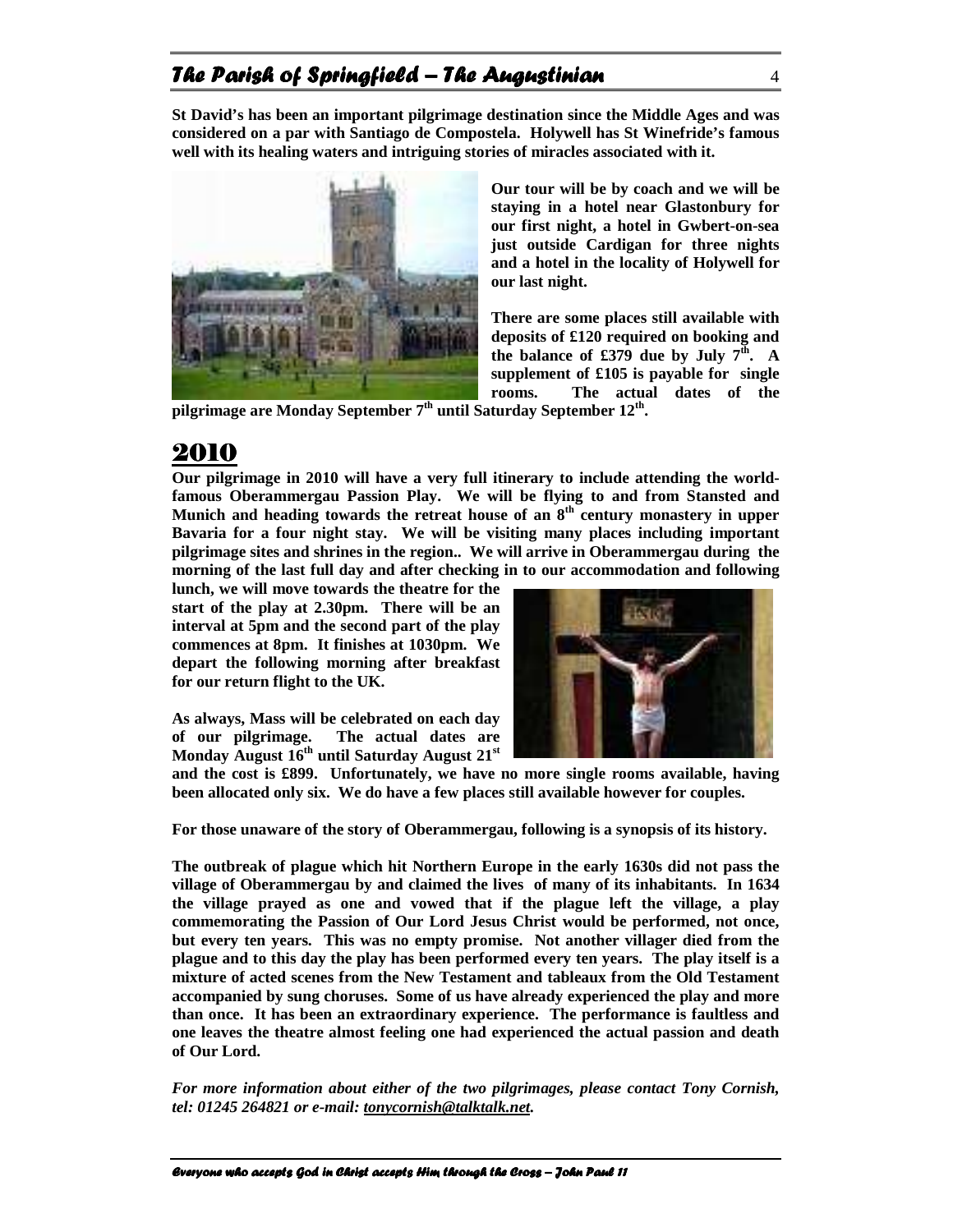## **Walsingham October 2008**



**Walsingham holds a special place in the hearts of many Catholics and Anglicans alike. As a centre of Pilgrimage since the 11th century is has a long history of people visiting to worship at a site dedicated to Our Lady. The Parish Day Pilgrimage saw over fifty pilgrims heading for Walsingham on a cold Saturday morning. Father Frank gave us a blessing before departure and this was followed by a short prayer, and a Decade of the Rosary led by Deacon Kevin.** 

**There was a really relaxed atmosphere on the journey up with people chatting away creating a lovely feeling of a group of people joined together with a common intention. Even so the arrival in Walsingham saw the first scramble of the day as people headed for a drink in one of the many coffee shops in the village. After a brief** 

**stop for refreshments the coach took us to the Catholic Shrine approximately a mile outside the village. The uniquely named Slipper Chapel gained its name from the tradition of pilgrims removing their shoes at this Church before walking barefoot to the main shrine in the village.** 

**It was a real experience to follow the Stations of the Cross, led by a visiting Priest from the Catterick Garrison, in the grounds of the National Shrine. The light through the trees, with the autumn leaves turning red and brown, created a solemn atmosphere in a beautiful environment. The Mass at the Chapel of Reconciliation brought the Springfield group together with visitors from elsewhere. The acoustics in** 



**the Chapel are really amazing and the voices of the celebrants, together with the singers, reverberated through the building.** 

**After a lunch break in the grounds a sizable group gathered together to carry the Statue of Our Lady from the Slipper Chapel into Walsingham itself. Walking the mile or so along an old railway line, carrying the statue of Our Lady of Walsingham, with Deacon Kevin leading the prayers and reading through the Mysteries was extremely moving.**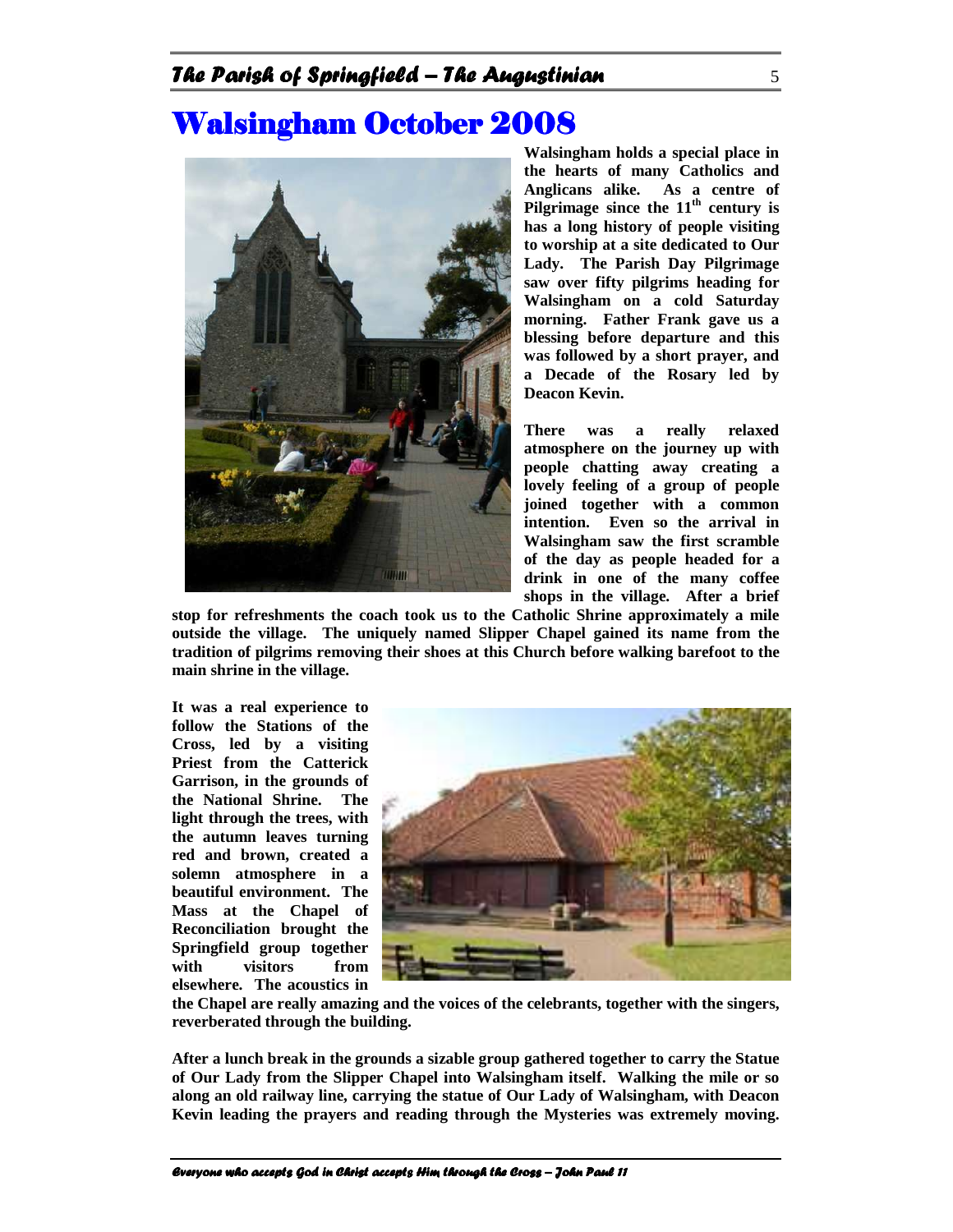#### The Parish of Springfield – The Augustinian  $6\,$

**Walking in the footsteps of so many other pilgrims from around the world makes you so aware of the community of the global Church worshipping together.**

**On a more m mundane level on arrival back at Walsingham I am fairly convinced that I managed to find the nicest tasting scones in the world! Made with apricots, and supported by a hot chocolate, the café at the Walsingham Shrine comes highly recommended. It would not be fair to finish without a massive thank you to all the people who were part of this day out. As a** 



**newcomer I was made to feel welcome and part of something quite special. A really big thank you to everyone involved in the organisation – especially Cath for making my wife feel very much at home!** 

*(Nigel Gardener)* 

### Nearby churches.

**In previous issues we looked at the churches in the parish of St Augustine of Canterbury, Springfield. These and nearby churches were, of course, the former Roman Catholic parish churches, Indeed, apart from the church of St Michael in Woodham Walter built in the reign of Elizabeth I, no new churches in Essex were built until modern times. So now let us look at some nearby.** 

#### **Great Waltham**

**The church of St Mary and St Lawrence is set in a fine churchyard graced by fine trees and monuments. It is a large church for a village but gracious and overlooking the parkland of the Manor House, 'Langleys'.**

**The original church was built by the Normans but now greatly restored. There are parts of the Norman church still to be seen, a Norman arch and re-used Roman tiles in the windows. The tower is Norman as are the small windows and turret door of 1200. The tower is now supported by brick buttresses.** 



In the church are many brass plates one to an unknown man of the 16thC, one of **Thomas Wiseman with one of his two wives and some of the children 1850 and of Richard Everard and his wife in Jacobean costume. There are Everard Coats of Arms on the chancel floor. The Everards were at that time lords of the manor, 'Langleys'.** 

**There is a large ornamental wall memorial which was being erected for Sir Anthony when he died in 1614 on it are shown himself above his wife both leaning on their elbows, on a floor pedestal are two little boys in each others arms and one little boy alone. The small upper windows still have the original glass of 1600!**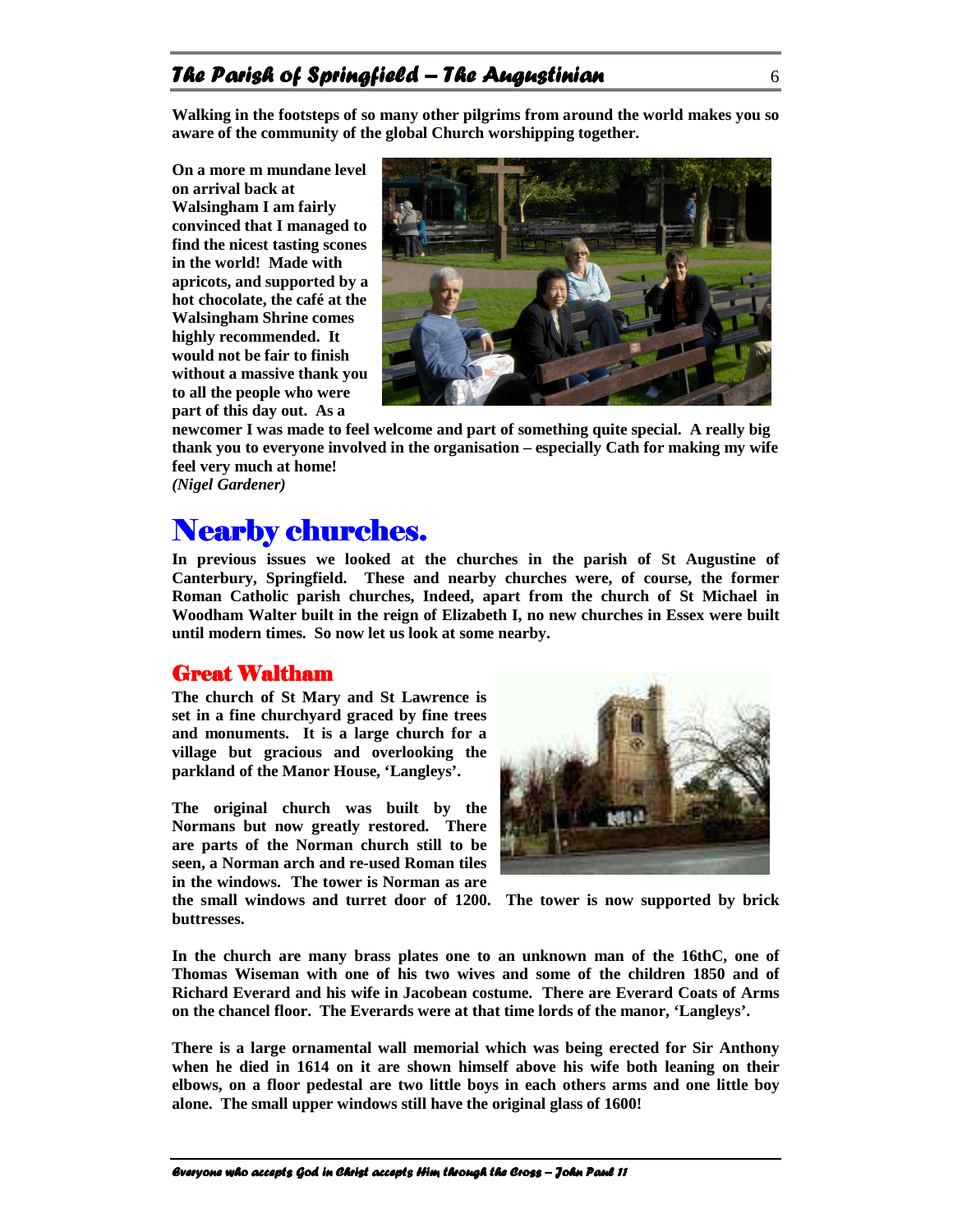### The Parish of Springfield – The Augustinian  $\frac{7}{4}$

**There is a plaque in memory of sixteen year old Hugh Everard it shows a sinking ship as he was drowned on the Goodwin sands on the way home from war 1703. The Everards were in time replaced by the Tufnells who refurnished the Manor house.** 

**Great Waltham is well worth a visit there are many fine houses to see, the lodge house is a miniature of 'Langleys' and in one corner of the churchyard is a fine Elizabethan cottage with high barley twist chimneystacks.** 

**The Essex historians Tindall and Morant were ministers here.** 

**Down the road now to Broomfield and don't spare the horses!** 

#### **Broomfield**

**The small church of St Mary is set in the village green. It was as ever built by the Normans using all the local material they could find; Roman tiles, flint and Pudding Stone a rough conglomerate. A large lump of this is set in the base of the tower in a prominent position. It was venerated by the Saxons and so this was perhaps a statement of the power of the new faith!** 



**Now flint is a very difficult building material, it is heavy and the wet mortar cannot support it and so shuttering has to be used until the mortar has set. We must therefore admire the builders of this; one of only six round towers in Essex; it has a shingle spire.** 

**During restoration a plastered over niche was found in one of the walls, it revealed a beautiful Bible with an embossed cover, a note inside stated that King Charles I had given it to his Librarian, Patrick Younge, who is buried here. It was hidden to preserve it from the puritans in Cromwell's time. Philip Morant the historian was Vicar here 1776. He was also at Great Waltham.**

**In the next issue we will look at Chelmsford and Great Baddow.**  *(Liam Fitzgerald).* 

### Blessed Richard Gwyn

**Richard was a Welshman who lived in the sixteenth century. Queen Elizabeth I ruled England and Wales. Because most people in Wales were still Catholic, the queen and her** 



**officials tried to crush the faith by cruel laws. Priests or people who were loyal to the Holy Father were put in prison. They were often tortured and killed. Richard became a Catholic after he had finished college and had become a teacher. Before long, he was a hunted man. He escaped from jail once and a month later was arrested again. "You will be freed," he was told, "if you will give up the Catholic faith." Blessed Richard absolutely refused. He was brought to a non-Catholic church by force. He upset the preacher's whole sermon by clanking his chains loudly. Furious, the officials put him in the stocks for eight hours, and many came to abuse and insult him. More time in prison and torture sessions followed. The queen's men wanted him to give them the names of**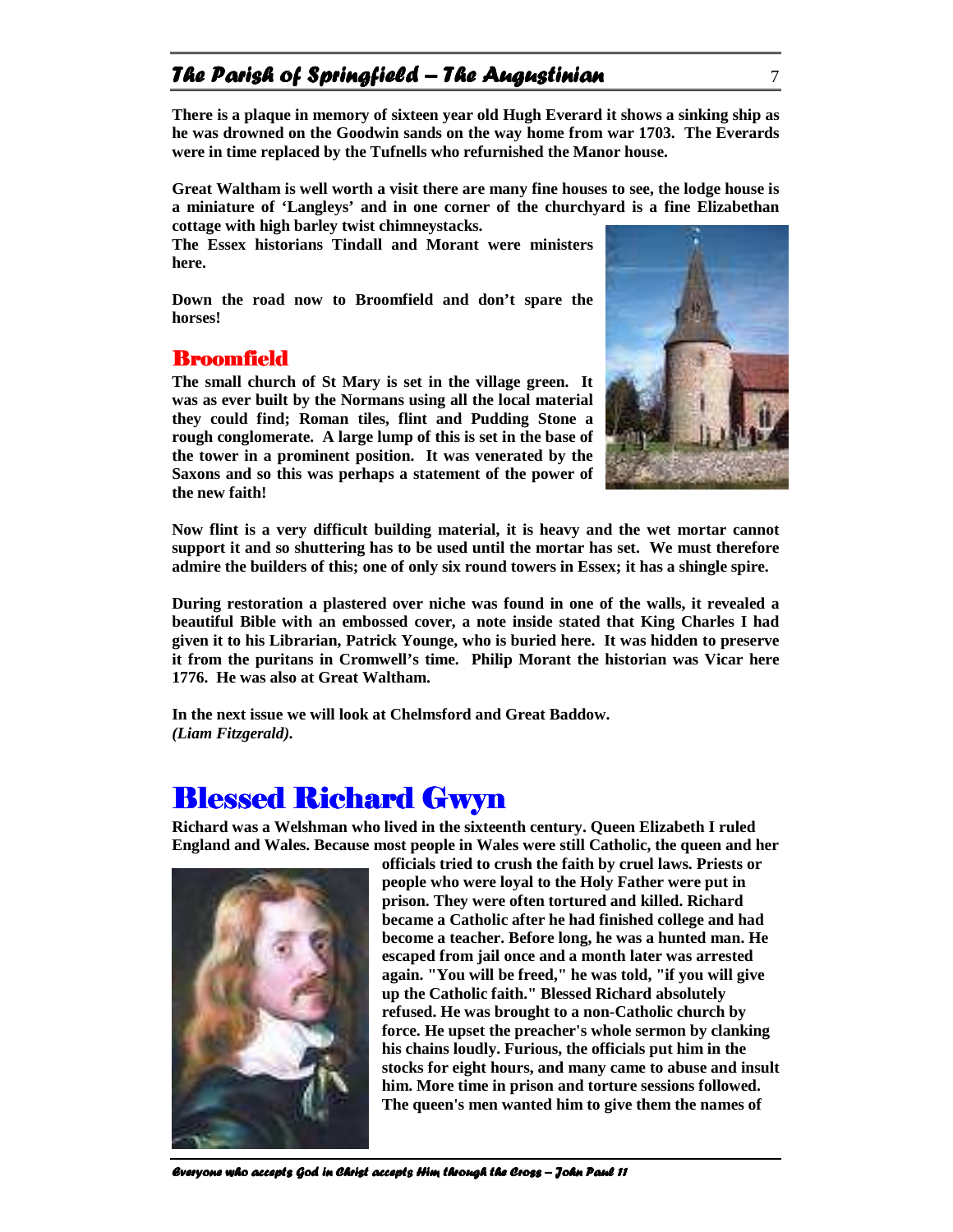### The Parish of Springfield – The Augustinian  $\frac{8}{100}$

**other Catholics, but Richard would not. At his trial, men were paid to lie about him, as one of them admitted. The men on the jury were so dishonest that they asked the judge whom he wanted them to condemn. After Blessed Richard was sentenced to death, his wife and baby were brought to court. "Do not imitate your husband," the poor woman was told. In disgust, she bravely snapped, "If you want more blood, you can take my life with my husband's. If you give more money to your witnesses, they will surely find something to say against me, too." As Blessed Richard was being martyred, he cried out in terrible pain: "Holy God, what is this?" One of the officials mockingly answered: "An execution of her majesty, the queen." "Jesus, have mercy on me!" exclaimed the martyr. Then he was beheaded. The beautiful religious poems Blessed Richard wrote in prison are still in existence. In them, he begged his countrymen of Wales to be loyal to the Catholic faith. Blessed Richard died a martyr in 1584. He was proclaimed "blessed" by Paul VI in 1970. In the example of Bl. Richard, we are reminded that our Faith is a treasure to be held with conviction and loved deeply.**

## The Knights of St Columba

**At a meeting held in Glasgow on 5th October 1919; attended by twenty-four Catholic gentlemen; Patrick J. O'Callaghan asked those present to agree to the formation of a new organisation, which would ultimately be called the Knights of St. Columba. This proposal was agreed and a further meeting was convened. The new Order was to be modelled, as far as was practicable, on the example of the Knights of Columbus in the USA.** 

**On their official website the KSC are described as "an Order of Catholic Laymen dedicated to the Service of the Church and fellow man. The Organisation, which is non-political and essentially democratic, exists to support the mission of the Catholic Church and at the same time to work for the spiritual and material good of its members and their families.** 



**In accordance with the Social Teachings of the Catholic Church, members will diligently work for the Moral and Social Welfare of our Country and in particular to help young people develop in the likeness of Christ. Members of the Order will strive to achieve these aims through the fundamental virtues of Charity, Unity and Fraternity." (Taken from www.ksc.org.uk)** 

**We thought it might be interesting to get the views of our local KSC organiser about the excellent work the Knights to in support of the Parish and the Church in general.** 

**The Chelmsford group – Council 302 – recently launched a recruitment drive to attract new members who share their commitment to support the mission of the Church. In real terms this means:** 

- **Working with and for the youth of our Catholic community including such events as a regional Youth Day and running an annual award to recognise the commitment of Catholic young people in Chelmsford**
- **Helping to raise funds for the many important charities locally, regionally and nationally such as the Brentwood Catholic Children's Society, Farleigh Hospice and Christian Aid. A major drive this year has been to raise resources for the homeless;**
- **Seeking to change the political and social climate and public opinion to halt the attacks on the Dignity of Life and traditional Christian family values.**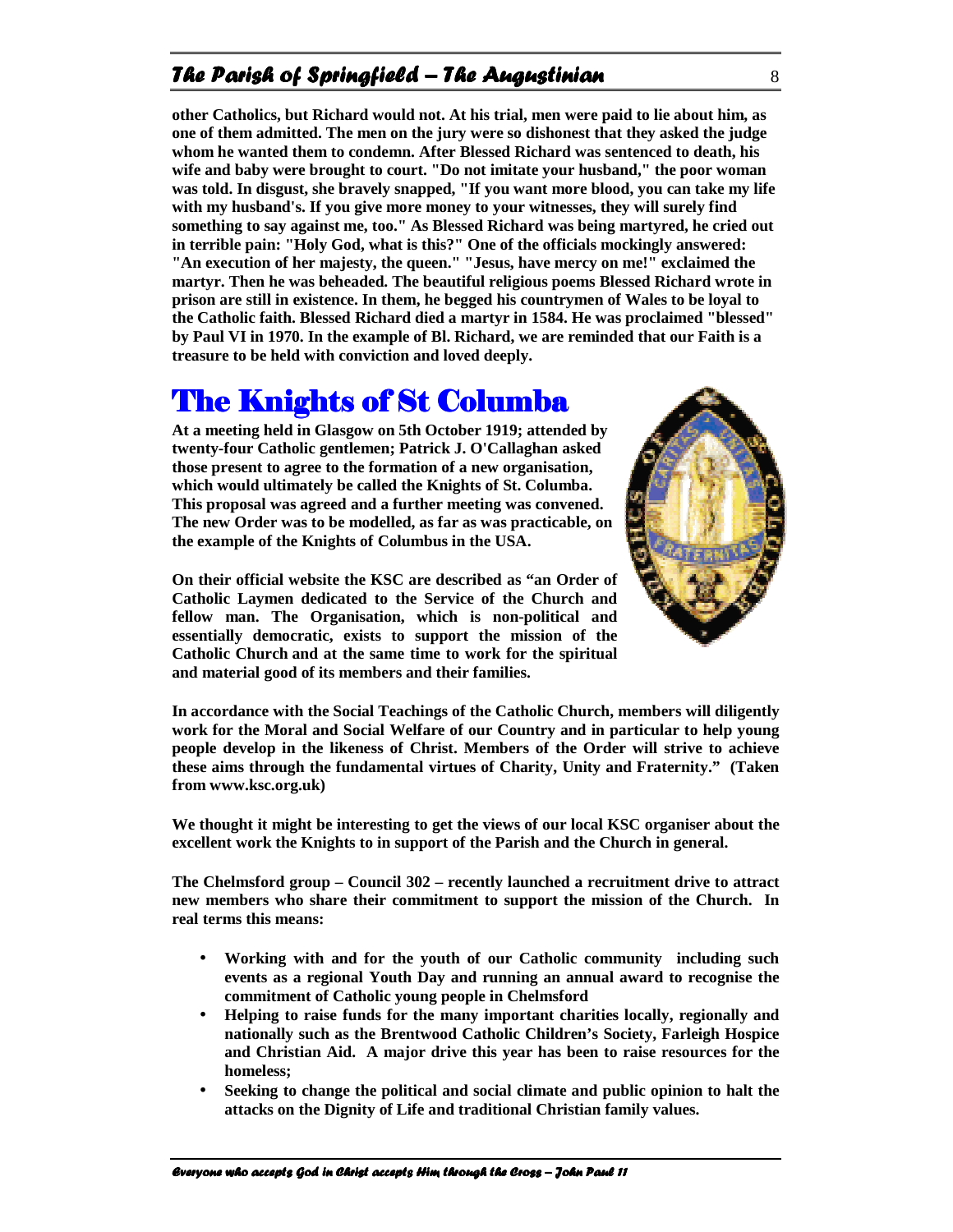- **As well as pursuing a variety of religious and social goals the Knights are very proud of their "social" events calendar – as Chris Thompson commented at a recent Mass the Knights have done a great deal of work to support the licensing and catering trade in a time of economic crisis!**
- **Actively participating in the fight against poverty, disease, homelessness and social issues that threaten the Gospel values of the Church is crucial for Knights. It is very much an organisation based on Faith in Action to better the lives of people in need.**

**We have a wide and varied programme of community, spiritual and social activities in addition to the above. We are always looking for new recruits to refresh and renew our Council. If you can help us, contact:** 

| <b>Chris Thompson</b>   | 469161 | thompsoncjt01@blueyonder.co.uk  |
|-------------------------|--------|---------------------------------|
| <b>Peter Whitington</b> | 441736 | whitingtonfamily@btinternet.com |
| John Holland            | 476144 | hollandfamily@tinyonline.co.uk  |

## **CAFOD**

### Catholic Agency For Overseas Development

**CAFOD had its beginnings in the early 1960's when the National Board of Catholic Women organised a Family Fast Day in response to a request from the people of the Caribbean Island of Dominica for help with a mother-and-baby healthcare programme.** 



**In 1962, the Catholic Bishops of England and Wales officially set up CAFOD - then known as the Catholic Fund for Overseas Development, but today is the Catholic Agency for Overseas Development.** 

**The aim was to provide a focus for all the small-scale charitable efforts which were already taking place.** 

**Today, CAFOD is still bringing about change as a result of the immense commitment and generosity of the Catholic communities of England and Wales.** 

**"The hungry nations of the world cry out to the peoples blessed with abundance. The Church, cut to the quick by this cry, asks each and everyone to hear the plea of our brothers and sisters and answer it lovingly." (Pope Paul V1)** 



**CAFOD are launching their "Live Simply" Challenge and are asking for our support in this important initiative to help people in need throughout the world. The key point behind this appeal is to think carefully about how we live our lives and to look at ways in which we can make small changes for us that can have a massive impact on others. Some of the suggestions put forward include:**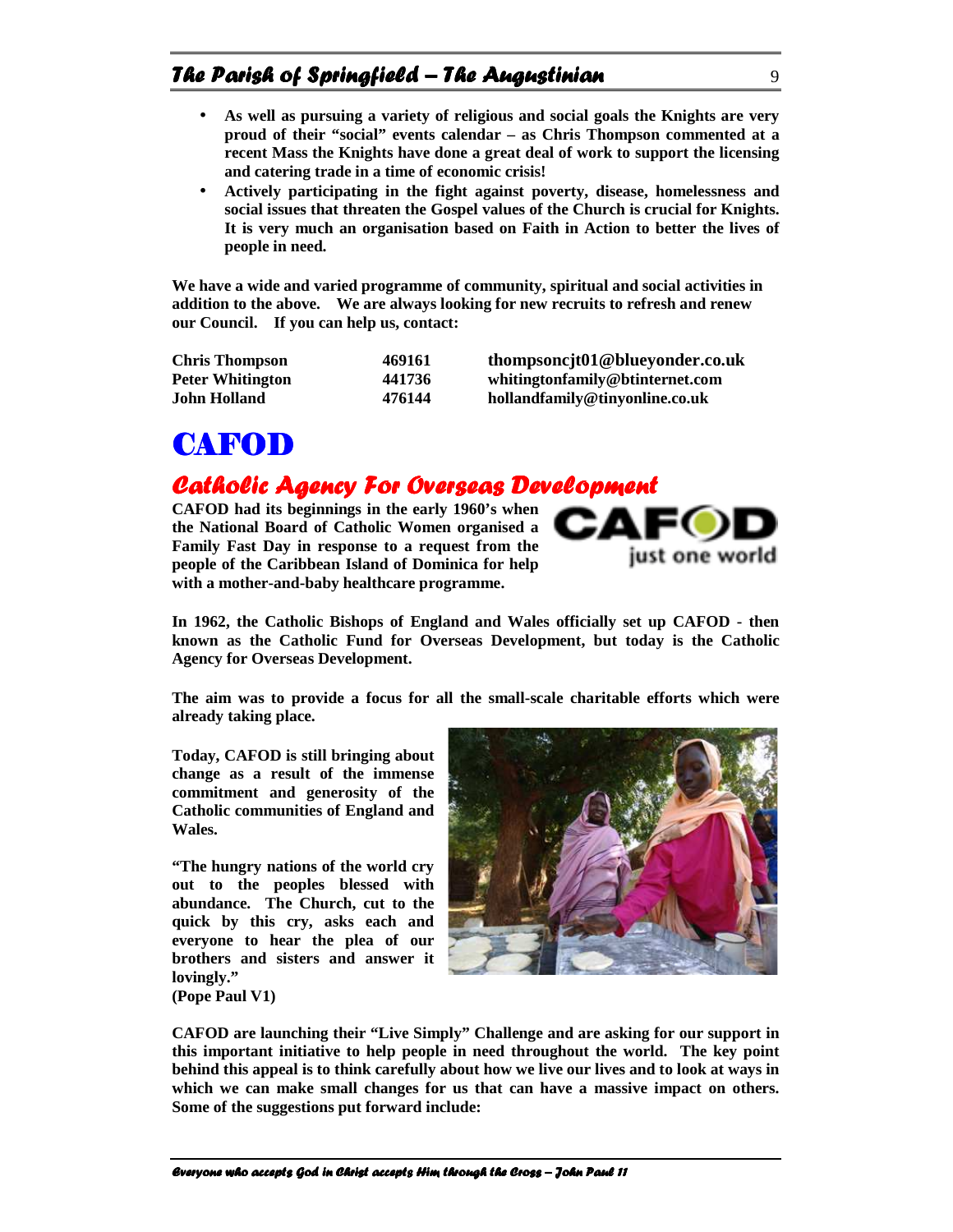- **Save your pennies in one of the CAFOD collection pyramids or even in a used jar or empty can. The pennies soon mount up and become £'s worth of aid.**
- **Give up one luxury a week a chocolate bar, a coffee in a café in town or a cream cake and donate the money to the CAFOD project.**
- **Take a walk and use the petrol money or bus fare saved to help somebody in need.**
- **Lent is a time for prayer and reflection. A time for almsgiving and "Fasting." Perhaps you could give up something for Lent and donate the money to CAFOD.**

**The Gospel challenges us to live our lives as Christians with Jesus as a role model. In Matthew 6 we are encouraged to do "good works" and this Challenge is an opportunity for us all to make a huge contribution to the well-being of people in genuine need.** 



## Oxfam In Chelmsford

**The Oxford Committee for Famine Relief started as a result of a meeting organised by University Vicar, Canon Milford, in 1942, to help Greek civilian victims of war. After the war Oxfam continued its work to help people all over the world. Oxfam opened one of the world's first charity shop chains starting with a shop in Oxford in 1948. This innovative fundraising idea attracted donations ranging from false teeth, various stuffed** 



**animals, up to a houseboat. Today our shop network raises millions and the shops in Chelmsford contribute to this important fund raising programme.**

#### **94 High Street**

**For books and music** 

- **Also fairly traded food, cards and gifts**
- **Collectable and valuable books ideal gifts**
- **Wide range of vinyl records, CDs and DVDs**
- **Cath Tate cards**
- **Red noses, badges and car magnets for 13th March**
- **Easter Eggs (fairly traded chocolate)**

**Eco-friendly cleaning and laundry products**

#### **01245 345028**

#### **6 Market Road**

- **For clothes, household goods, toys**
- **Wide range of accessories & jewellery**
- **Collectables**
- **M&S Scheme donate good quality M&S clothes and receive a £5 M&S voucher (spend over £35)**

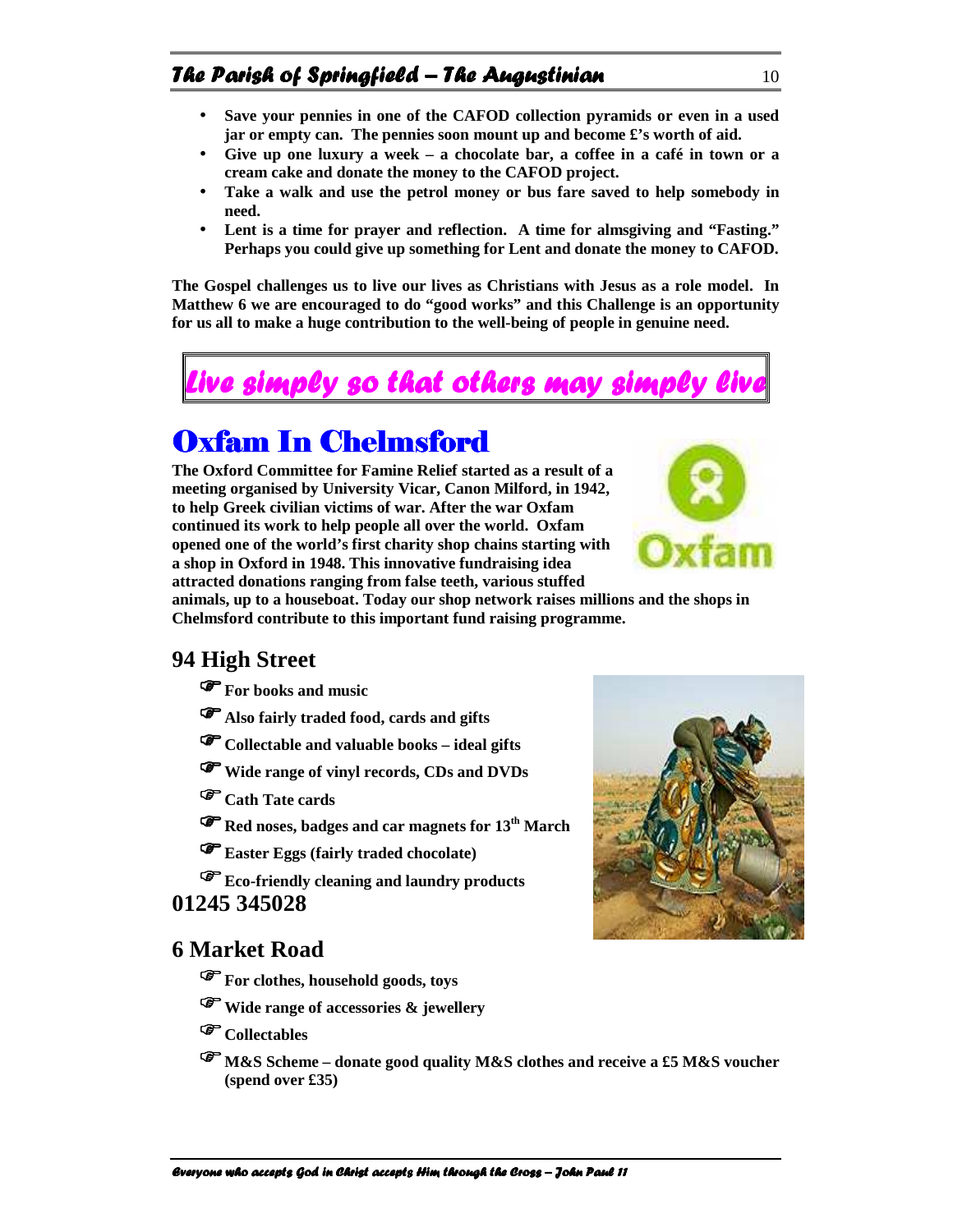#### The Parish of Springfield – The Augustinian  $11$

**01245 356723** 

#### **At both shops**

**"Unwrapped" – unusual Oxfam gift ideas**

- **Oxfam greeting cards**
- **Re-cycling mobile phones, ink cartridges**
- **Donations of quality goods for sale welcome**
- **Donations of stamps and coins also welcome**



### **Open Monday – Saturday 9am to 5pm**  *Oxfam works with others to overcome poverty and suffering.*

## **Faith and Wisdom**

**"There is no evil to be faced that Christ does not face with us. There is no enemy that Christ has not already conquered. There is no cross to bear that Christ has not already borne for us, and does not now bear with us." Pope John Paul 11** 





**"The great Easter truth is not that we are to live newly after death, but that we** 

**are to be new here and now by the power of the resurrection" Phillips Brooks (1835-1893)** 

**"Christianity is a religion of miracle and the miracle of Christ's resurrection is the living centre and object of Christian faith" Alan Richardson (1905-1975)** 



## **Parish People Pastimes!**

**Many people regularly listen to Desert Island Discs and we though it might be a nice idea to get members of our Parish community to share their chosen items if they were to find themselves stranded – possibly at Stansted.** 

**In each edition of the Augustinian we will be asking our contributors to pick 5 favourite pieces of music, 2 books and, in response to our technological age, 1 DVD/video film. An optional "luxury" item can also be included in their luggage. Instead of the Complete Works of Shakespeare we will be providing each stranded traveller with a Bible and The Catholic Prayer Book edited by Michael Buckley.** 

 **Father Frank has kindly volunteered to be our first guinea pig and has bravely submitted his choices.**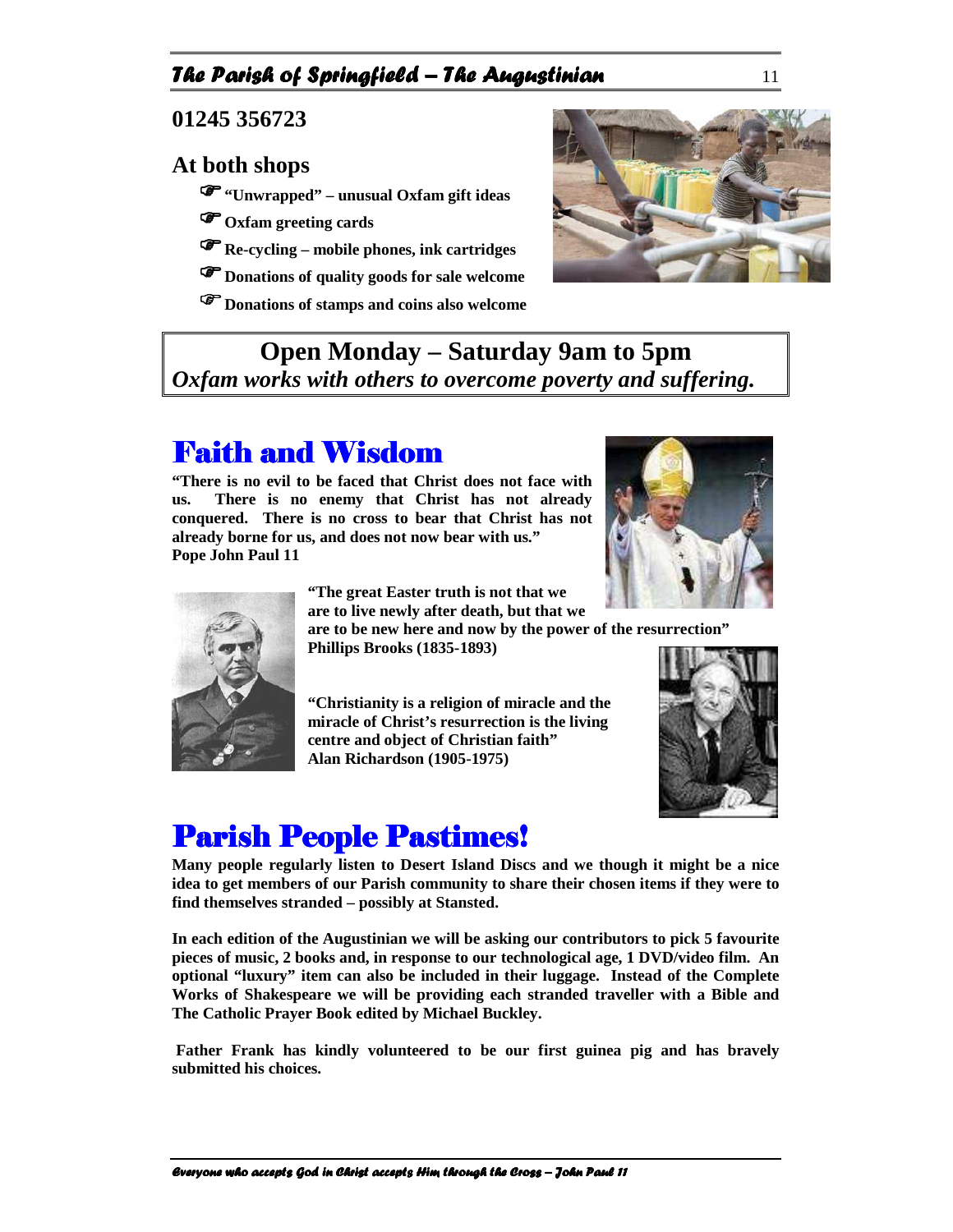## Music Choices

### Handel: Coronation Anthems

**Father Frank comments that this piece of music was very inspiring and instrumental in shaping his future. He recalls walking to choir practice and hearing the organist rehearsing the opening bars to Zadok the Priest. It was very much a turning point as it helped him to realise that "it was here that I was really at home."** 

### Tallis: Spem in Alium

**"As a teenager my real love was early polyphony- (a sound based on two or more independent melodic voices)-this piece is sublime as well as being a technical masterpiece."** 

### The Carpenters: Close to You

**A track that Father Frank associates with meeting Anne and released on their original 1970's album of the same name. Father Frank comments that this is a song that will be "forever associated with those halcyon days."** 

### Zelenka: Lamentations

**Father notes that Zelenka is very much a "current passion" and that he has recently discovered this composer whist listening to Radio 3 on a drive back from a Mass at Chelmer Village on a wet Sunday afternoon. "My only reservation" he notes "is that it might be too melancholy on my lonely desert island."** 

## Elvis Presley: "Always on My Mind"

**Many contemporary musicians would cite as "The King" as a major influence and Father Frank finishes his music choices with this Presley track that reminds him of the** 

**Parish Panto and of his happy times spent at Sprinfgfield.** 

## **Film Critic!**

**Father Frank has chosen two outstanding films that have been used extensively in teaching Christian values of hope, faith, love and putting others before self.** 

**"The Mission" very much focuses on the real issues of faith as well as illustrating true Christian heroism.** 

**His second choice, Frank Capra 1946 classic** "It's a Wonderful Life" **in which an angel helps a compassionate but despairingly frustrated businessman by showing what life would had been like if he never existed, has a real feel good factor and, as father says, "always moves me."** 



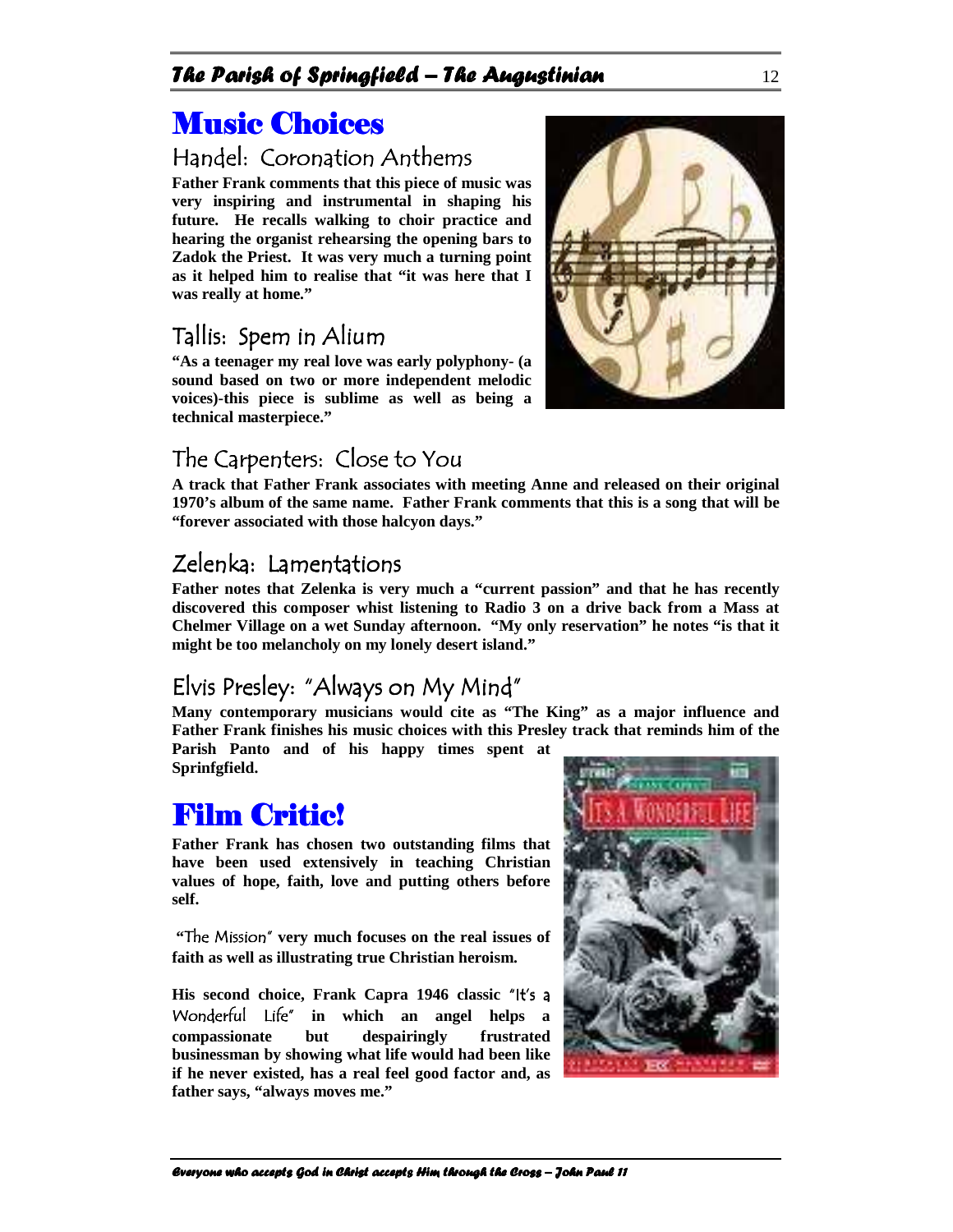## **The Bibliophile!**

## Walsh: The Gauntlet

**"Not a long book but one which I've loved since I was 10. I know I was 10 because I still have my original copy of this book inscribed with my name and the date 1958. It combines time travel (a definite Dr. Who link developing), with knights in shining armour. What more could any boy of any age want?** 



Lonergan: Method in Theology **(but** 

**preferably the 20 volume collection)** 

**It's interesting to note that Father Frank would consider himself to be a better Economist than theologian. However, having studied Catholic Theology at Maryvale and "never fully appreciated or understood what he's saying, mainly because of lack of time to fully digest his complex arguments" he feels that living on a desert island may provide a new opportunity to examine these writings further.** 

## The Luxury Item

**A fully equipped chapel** 

## **Mary Maguire!**

**Mary left her house at 8.40 – just as she did every Friday morning – to hurry off to Mass followed by Confession. As she hurried down the road she tied her scarf tighter, tugged at her coat and cursed the wind for being so strong. She rushed through the Church door, closely followed by a handful of bustling leaves. Composing herself she knelt in her usual pew and said the same prayers that she had said every Friday for too many years to remember. When Mass was over she automatically got up and positioned herself so that she was first in the queue for Confession. As soon** 



**as Father Pat had entered the Confession Box she was in.** 

**"Bless me Father for I have sinned" she recited in parrot fashion.** 

 **"It has been one week since my last confession, but you already Know that don't you and anyhow it's much the same as last week….the odd swear word, a couple of white lies and a bit of gossiping, so if I could have my three Hail Mary's absolution I'll be off as there's a sale and I'm after buying myself a new coat so I'm in a bit of a hurry."** 

**Father Pat sighed and thought hard.** 

**"Mary" he said "for your absolution today you have a task to perform. I want you to go to the local butcher and pick yourself a nice plump fresh chicken. Then I want you to go to the top of the hill and pluck every feather off the chicken and let them fly away in the wind. I then want you to go and retrieve every feather and come back and see me."**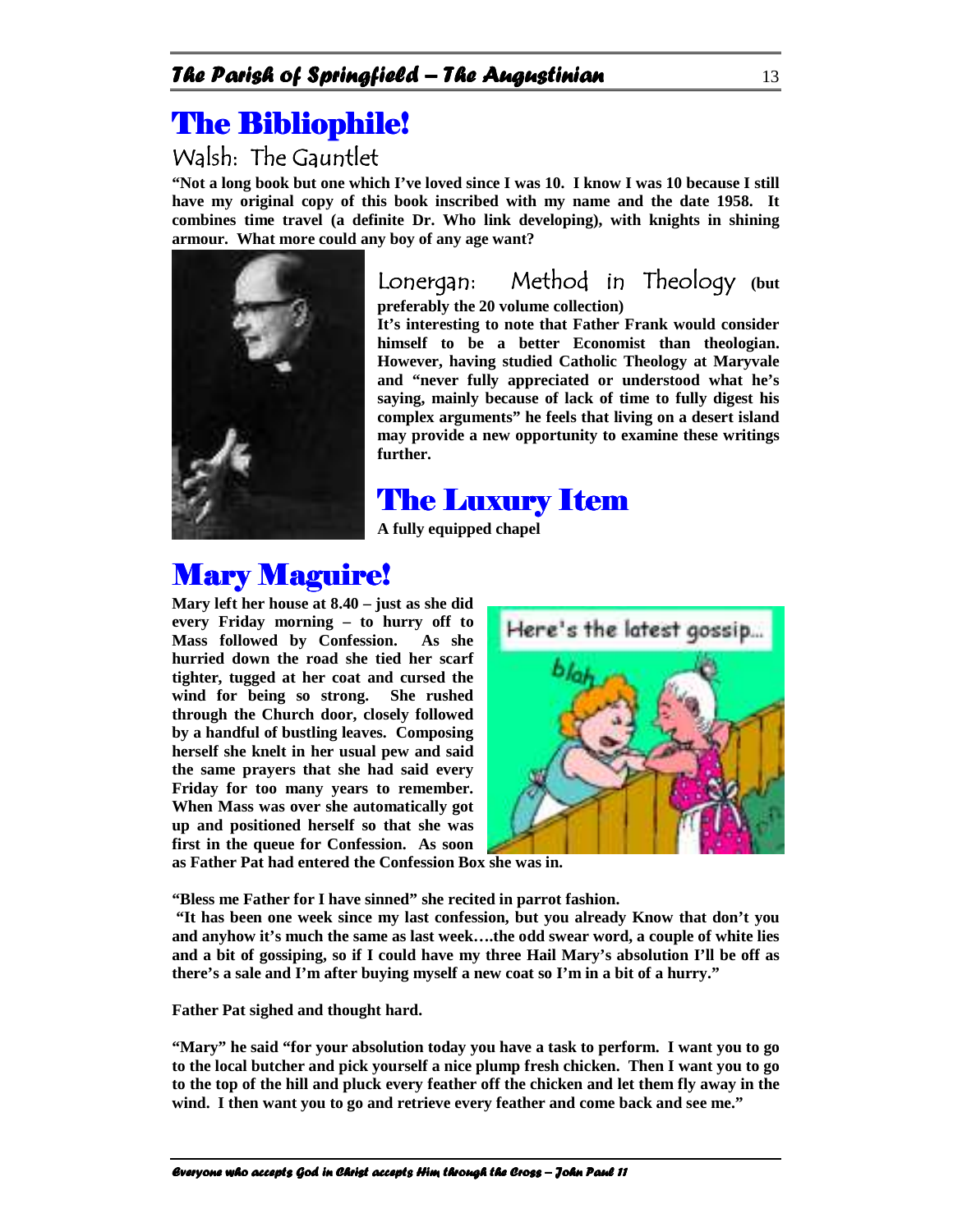### The Parish of Springfield – The Augustinian  $14$

**Mary gasped, "Father", she said have you lost your senses? I would be forever collecting all the feathers, they would have flown for miles and some I would never get back."** 

**"Exactly, Mary" said Father Pat, "and that is what happens every time you gossip – some of your words fly a little way, others will fly for miles and some of the damage done to that person's character will never be able to be retrieved."** 

*All characters are fictitious….or are we all a Mary Maguire? (Submitted to Father Frank)* 

## Hot Cross Buns

#### **Ingredients:**

**1 medium egg 4 fluid oz boiling water, mixed with 4 fluid oz milk 3 oz butter \*4 tablespoons caster sugar \* ½ teaspoon salt \* ½ teaspoon mace \* ¾ teaspoon nutmeg and cinnamon and mixed spice 28 fluid oz white bread flour \*2 teaspoons dried active yeast – the tinned kind (do not use easy blend yeast) 3 ½ oz raisins 2 oz mixed peel** 

**marzipan/almond paste/beaten egg** 

#### **Method:**

- **1. Whisk together the egg, water & milk and put into the pan of a bread maker (see below)**
- **2. Rub the butter into the flour and put into the pan of a bread maker**
- **3. Put the \* ingredients into the pan of a bread maker**
- **4. Set the programme to DOUGH**
- **5. 15 minutes into the cycle add the raisins & mixed peel**
- **6. When the dough is ready, transfer to a floured surface and knead for 2 minutes. Cut into 10 – 12 pieces and form each piece into a ball**
- **7. Place onto a greased baking tray with space between them. Brush with beaten egg and put a cross of marzipan on each. Cover with cling film and leave to prove at room temperature for 30 – 45 minutes (they will also rise whilst cooking.)**
- **8. Bake gas mark 6 / 400deg F / 200 deg C on the second shelf from the top for 15 minutes (Do not over cook – I stick a knife in the underneath of one to test)**

**NB. This recipe works equally well without a bread maker – you just have to do more kneading!** *(Anne Jackson)* 

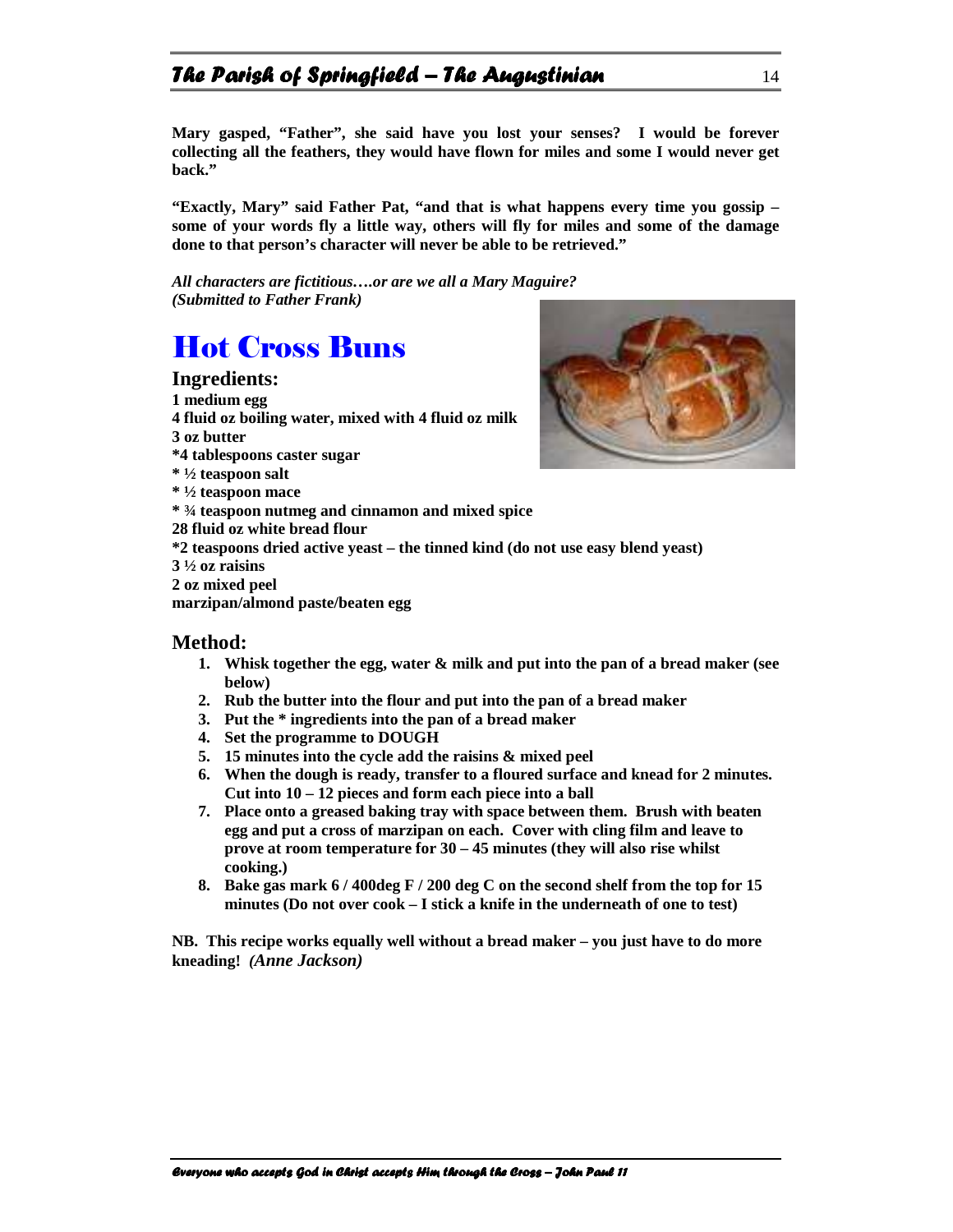| S | U | J | E | S | U | S | C | H | R | ı | S | T | X | Υ | D |
|---|---|---|---|---|---|---|---|---|---|---|---|---|---|---|---|
| Α | κ | R | E | Υ | Α | R | P | P | B | v | P | w | L | Q | S |
| Ċ | н | C | F | P | x | Q | v | R | J | А | M | ı | R | G | т |
| R | P | Q | κ | F | Ν | M | н | г | Ν | v | S | C | B | M | Ν |
| A | z | D | P | E | в | L | Q | E | V | в | г | Κ | D | А | z |
| M | U | Υ | P | ı | L | А | c | S | н | Υ | т | Ν | т | S | W |
| E | G | Α | S | G | т | Ν | Κ | т | M | D | P | Υ | U | S | н |
| Ν | U | н | E | Q | г | г | Υ | J | п | D | А | A | L | ı | S |
| т | 0 | x | U | V | R | D | н | o | U | U | в | Ν | J | А | н |
| P | Q | J | C | A | г | R | Ν | Q | Κ | в | L | P | O | P | E |
| х | в | R | н | т | P | А | D | D | Е | M | o | R | R | А | D |
| Q | п | x | A | п | S | C | E | Ν | L | P | v | v | R | v | S |
| Q | в | X | R | C | Υ | B | А | E | U | F | г | E | Υ | S | н |
| F | L | А | I | A | L | X | с | κ | z | Q | M | S | B | Q | D |
| J | E | x | S | Ν | 0 | E | 0 | o | А | D | Υ | c | Υ | в | P |
| F | S | L | т | п | н | L | Ν | Υ | Ν | c | Κ | o | Н | M | M |

## Puzzle Page - Word Search

**The Words are listed below…….** 

| <b>ROME</b>     | <b>POPE</b>              | <b>BISHOP</b>    |
|-----------------|--------------------------|------------------|
| <b>CARDINAL</b> | <b>PRIEST</b>            | <b>DEACON</b>    |
| <b>PRAYER</b>   | JESUS CHRIST HOLY SPIRIT |                  |
| VATICAN         | <b>BIBLE</b>             | <b>BAPTISM</b>   |
| <b>MASS</b>     | EUCHARIST                | <b>SACRAMENT</b> |

## **Uxbridge English Dictionary**

#### **I'm Sorry I Haven't a Clue!**

| Recycle          | Ride your bike to the same place again and again. |            |
|------------------|---------------------------------------------------|------------|
| Samurai          | The choice between me and Sam.                    |            |
| <b>Hirsute</b>   | What she wears to work.                           |            |
| <b>Marigold</b>  | To get rich quick.                                |            |
| <b>Property</b>  | To make the perfect cup of tea.                   | r as       |
| <b>Childhood</b> | A very young gangster                             |            |
| Defer            | To strip something of its hair                    | English    |
| Senile           | Thinking your in Egypt                            |            |
| Marigold         | To get rich quick                                 | Dictionary |
| Impeccable       | <b>Totally bird-proof</b>                         |            |
| Archive          | <b>Where Noah kept his bees</b>                   |            |
|                  |                                                   |            |